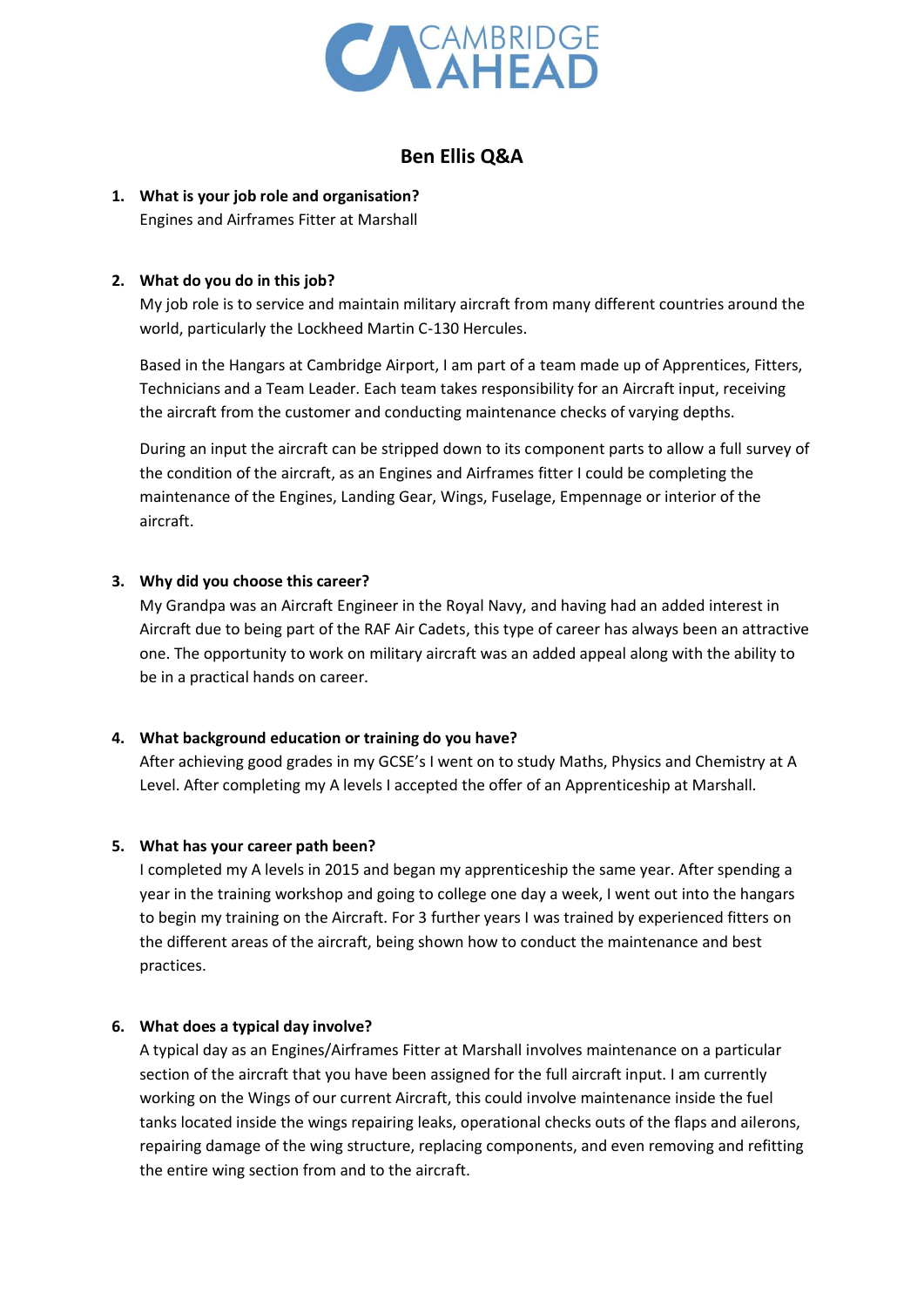

This career provides something different every day as the aircraft is at a different stage each day, you receive excellent job satisfaction as each day you witness the work that you carry out progressing the overall condition of the aircraft. As each day goes by the aircraft progresses closer to completion to allow us to complete full operational check outs of landing gear, flying controls and Engine Ground Runs, as well as all other, fuel, hydraulic and electrical systems.

#### **7. What is your work environment like?**

The physical environment in the hangars is a busy one, with up to six aircraft being worked on in any one hangar there is a plethora of maintenance equipment, storage racks and tool boxes within the hangar, therefore organisation and management of the equipment in the hangars is key. There are dangerous chemicals and hazardous confined spaces that we have to work with therefore safety is of paramount importance.

I am part of Blue Team in the Hangars who are responsible for maintaining the C-130 aircraft, generally from countries such as Sweden, Netherlands and Austria. Blue Team has a fantastic comradery and work ethic, it is a team that gets the job done to a high standard, trains apprentices thoroughly and keeps motivation and moral high.

Myself and my team work as a standard Monday to Thursday, a 37 hours week, working 4 days a week is a brilliant shift which allows you to reset and recharge over a 3 day weekend, freeing your social life up for more activities. Overtime is generally an option for the weekend to allow you to progress the aircraft forwards and earn some more money at the same time.

#### **8. What aspects of your job are most challenging?**

One of the most challenging aspects of the job is ensuring the aircraft is delivered back to the customer on time. On older airframes that our team works on, components can be more likely to malfunction or fail, therefore can set back the schedule. It is up to us to ensure that we work hard to recover from any set backs and ensure each task is completed on time and to a high standard. Any job you complete will affect how the aircraft performs, the safety of the people who are on the aircraft once we deliver it is in our hands, therefore ensuring each job has been completed correctly and in line with the maintenance manuals is of maximum importance.

**9. Can you give an example of a project or piece of work that you have been most proud of?** One project that I am particularly proud of is that some of the aircraft that our team completed the maintenance for supported the recent evacuation activity in Afghanistan. Knowing that our work has contributed to saving thousands of lives is humbling, and really emphasises how important or work is, and how vital it is that we complete each job to the highest standard.

#### **10. How do you hope your career will progress?**

In the short term I hope to progress to become a Certified Tradesperson, following on from that becoming a Technician at Marshall. Allowing me to survey the aircraft and sign off completed